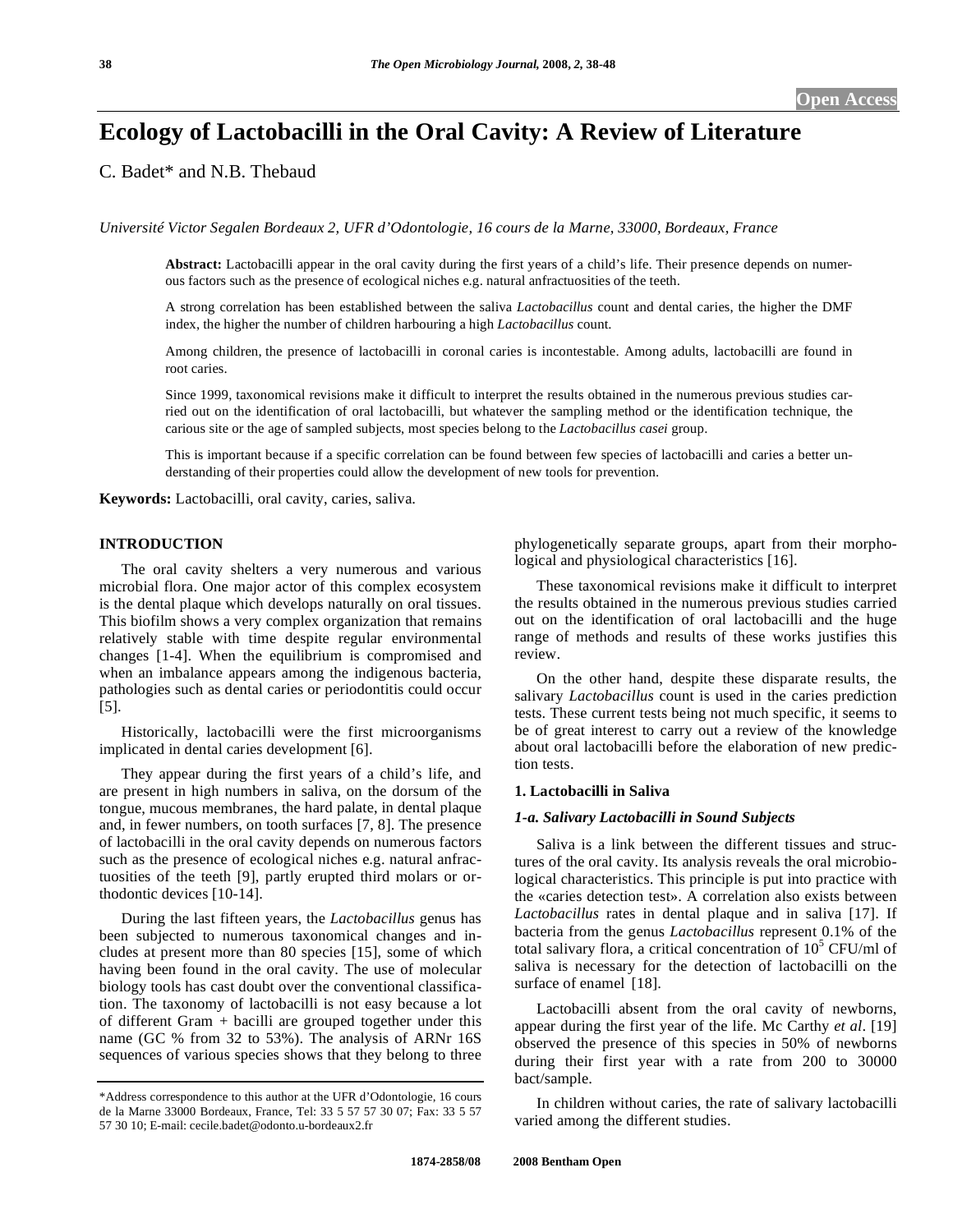Carlsson *et al*. [20] considered that lactobacilli became regularly present in 50% of children and only since the age of 2. Later, Köhler *et al*. [21], indicated that 40% of a population of 3-year old children harboured lactobacilli in rates varying from  $2.10^3$  to  $4.10^4$  CFU/ml of saliva.

 For older children (from 6 to 16 years old), this rate is slightly bigger (54.6%) [22].

 On the other hand, other authors reported the presence of lactobacilli in 100% of sampled children [23, 24]. One factor that could influence the rate of salivary lactobacilli during childhood is the carbohydrate intake [25-27].

 In young adults, their presence is not unconditional and it depends on appropriate ecological niches. Pits and fissures or partially erupted third molars provide a retentive environment favourable to the growth of these microorganisms [11, 28].

 Other studies have shown a significative correlation between smoking habits and salivary rates of lactobacilli [29, 30].

 In old subjects, the lactobacilli rate tends to increase again [31, 32]. Higher counts have been found in subjects harbouring removable prostheses [33] and in subjects consuming a lot of medicine [34, 35]. For Saotome *et al.* the measurement of the salivary lactobacilli level may be useful for the determination of oral health in elderly individuals [36].

 Most of the studies were only quantitative. However, it seems to be interesting to identify the lactobacilli species present in the oral cavity of sound subjects in order to make appropriate comparisons with species found in saliva, dental plaque or dentin samples of subjects with caries.

 Even if the multiplicity of methods makes it difficult to identify to the species level the lactobacilli found in saliva of children and adults without caries, we can notice a predominance of the *casei* group (Table **1**) [13, 37-39].

#### *1-b. Salivary Lactobacilli and Carious Prediction*

 Evaluation of the carious risk is a long-standing concern whose aim is to target people who need intensive prevention and thus, improve the efficiency of public health programs.

 The *Lactobacillus* count represents the number of lactobacilli present in 1ml of saliva (CFU/ml). It is used to determine the efficiency of dietetic measures or to evaluate the carious risk. It is used alone or associated with other parameters [40, 41]. For Granath *et al*. [42], it is a better criterion than the saliva rate of *Streptococus mutans*. A strong correlation has been established between the *Lactobacillus* count and caries [43-49], the higher the DMF index, the higher the number of children harbouring a high *Lactobacillus* count [39, 50].

 Some studies have also been carried out in adults in order to investigate the link salivary lactobacilli / root caries. Results have shown a strong correlation between the *Lactobacillus* count and the presence of this kind of carious lesion [34, 51-53]. Sullivan *et al.* [54] estimated that the presence of streptococci or lactobacilli in dental plaque is not a better indicator of carious activity than their count in saliva. This

| <b>Identified species</b> | <b>Tennpaisan and Dahlen</b> | Smith et al.             | Botha et al. | Koll-Klais et al.        |  |
|---------------------------|------------------------------|--------------------------|--------------|--------------------------|--|
| casei group               |                              |                          |              |                          |  |
| L. rhamnosus.             | 25%                          |                          |              | 18%                      |  |
| L. casei                  | 5%                           | $+$                      | 29%          | $\overline{a}$           |  |
| L. paracasei              | $\overline{\phantom{a}}$     |                          |              | 36%                      |  |
| L. alactosus              | NI                           | $\rm NI$                 | NI           | $\overline{\phantom{a}}$ |  |
| L. plantarum              | 1%                           |                          | 1.8%         | 36%                      |  |
| L. acidophilus            | 3%                           | $+$                      | 5.3%         | 9%                       |  |
| L. cellobiosus            | $\overline{a}$               |                          |              | $\overline{\phantom{a}}$ |  |
| L.fermentum               | 38%                          | $+$                      |              | 64%                      |  |
| L. salivarius             | 5%                           | $+$                      | 46.3%        | 27%                      |  |
| L.buchneri                | NI                           |                          |              |                          |  |
| L. pentosus               | NI                           |                          |              |                          |  |
| L. brevis                 | NI                           | $++$                     | 5.5%         |                          |  |
| L. vaginalis              | NI                           | NI                       | NI           |                          |  |
| L. xylosus                | NI                           | NI                       | NI           |                          |  |
| L.oris                    | NI                           | NI                       | NI           | 45%                      |  |
| delbrueckii group         |                              |                          |              |                          |  |
| L. delbrueckii            |                              | $\pm$                    |              | 9%                       |  |
| L.leichmanii              | NI                           | NI                       | NI           | $\overline{\phantom{a}}$ |  |
| L. gasseri                | ٠                            | $\overline{\phantom{a}}$ | 1.5%         | 9%                       |  |
| L. crispatus              |                              | NI                       | NI           | 9%                       |  |

**Table 1. Species of Lactobacilli Identified in Saliva of Sound Subjects** 

NI: non identifiable with the method used.

-: non recovered.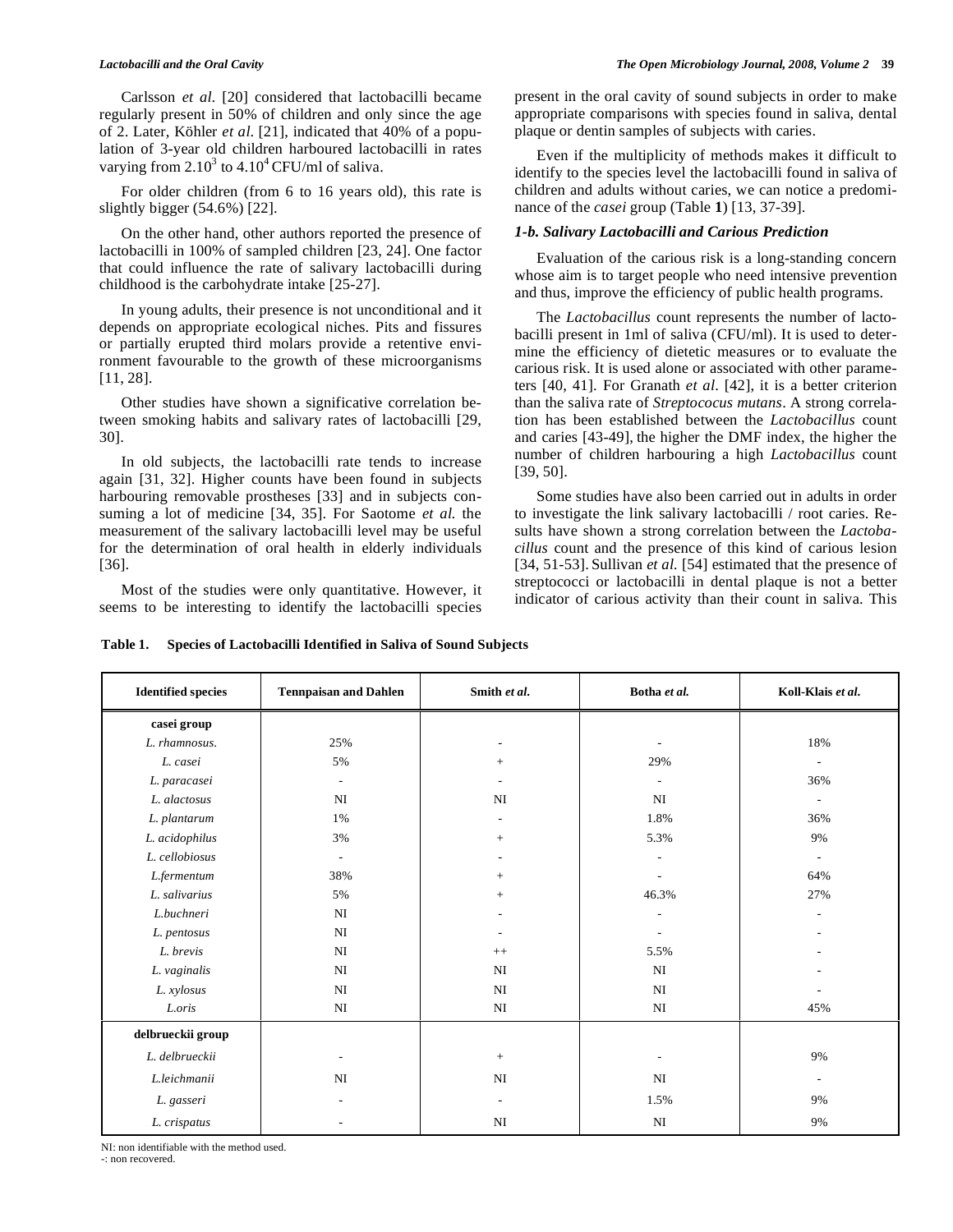result is confirmed by the study of Motisuki *et al*. who showed the significance of the sampling method [55].

 Therefore, the link *Lactobacillus* count/ carious decay is unquestionable. However, the relationship between the *Lactobacillus* count and the carious activity (i.e. the number of new caries appearing during a fixed period) and thus the determination of carious risk is much more questionable.

 The study of van Palenstein *et al*. [56] seems to support the above theoretical considerations regarding the limited potential of bacterial counts as a caries predictor. On the other hand, a low level of *Lactobacillus* count seems to indicate, with a good probability, a low carious activity [57-61]. The clinical significance of the *Lactobacillus* count is also more reliable when applied to huge samples than to one person [62]. This test also has an interesting didactic application [63].

 As in studies among sound subjects, the precise identification of lactobacilli present in saliva of a patient with caries has been difficult when biochemical methods have been used. With the advent of molecular tools, this identification has become more achievable. It is of some importance to know if a link exists between some species and caries, because it will be helpful for a better understanding of the natural reservoir of lactobacilli and, perhaps, it will allow the development of new tools for the prevention of dental decay [64].

 The present results show again the predominance *of* the *L .casei* group [24, 65] (Table **2**).

| <b>Identified species</b> | Nancy et al. | Munoz-Jeldrez et al. |  |  |
|---------------------------|--------------|----------------------|--|--|
| casei goup                |              |                      |  |  |
| L. rhamnosus.             | $++$         |                      |  |  |
| L. casei                  | $+$          |                      |  |  |
| L. paracasei              |              |                      |  |  |
| L. alactosus              | NI           |                      |  |  |
| L. plantarum              | $+$          | $4 - 8%$             |  |  |
| L. acidophilus            | $+$          | $3 - 24%$            |  |  |
| L. cellobiosus            |              |                      |  |  |
| L.fermentum               | $^+$         | 1-35%                |  |  |

+ - - - NI NI

+ NI -

5-3% - - - - 2-29%

> - - -

*L. salivarius L.buchneri L. pentosus L. brevis L. vaginalis L. xylosus*

**delbrueckii goup**  *L. delbrueckii L.leichmanii L. gasseri* 

**Table 2. Species of Lactobacilli Identified in Saliva of Subjects with Caries** 

# *1-c. Influence of Some General Pathologies on Salivary Lactobacilli*

 Some authors have investigated the influence of some general pathologies on the salivary lactobacilli rate. A correlation between diseases implicated in mouth dryness and the *Lactobacillus* count has been established. Antilla *et al*. [66] have demonstrated the association between the salivary *Lactobacillus* count and the symptoms of nervous breakdown. It therefore suggests an increased risk of dental diseases among depressed subjects, which should be recognized in their treatment. A probable factor in the correlation lactobacilli/nervous breakdown could be diet, as depressive subjects eat a lot of sweet products. Another explanation linked to a decrease in the immunological system may also be a contributing factor.

 High counts of salivary lactobacilli have been related to hyposalivation or xerostomia [67, 68] . Bardow *et al*. described the relationships between the rate of tooth demineralisation and medication intake, subjective feeling of dry mouth, saliva flow, saliva composition and the salivary level of lactobacilli in adults aged from 44 to 84 years. They showed that subjects with low unstimulated flow rates  $(\leq 0.10 \text{ml/min})$  had around 20 times more lactobacilli per ml of saliva than the subjects who had normal flow rates. This increase is greater in patients subjected to radiotherapy [69- 72].

# **2. lactobacilli in Dental Plaque**

 It is difficult, from the literature, to have an exact idea of the relationship between lactobacilli and dental plaque whether on the quantitative level or on the qualitative level. In effect, the numerous studies were carried out on different populations (age, DMF index, fluoride intake). Moreover, the sampling methods were also very varied. However, some results can be highlighted.

 Some authors have noticed an increase in the rate of lactobacilli before the onset of carious lesions: this rate changes from 1% to 4 to 5 % [73, 74].

 Even if lactobacilli have been reported to be less detectable in the dental plaque than in saliva [55, 65, 75], quantitative studies performed in children gave interesting results.

 In plaque covering sound surfaces, various rates of lactobacilli have been found in the different studies. Van Houte *et al*. observed in a teenager population the presence of lactobacilli in about 50% of the 2 samples; Sigurjons *et al*. found lactobacilli in 62% of the subjects of the experiment whereas Babaahmady *et al*. identified Lactobacilli in 21% of their samples [76- 78].

 On the other hand, a positive correlation between the frequency of isolation of lactobacilli and the presence of white spot lesions was underscored. Beighton *et al*. carried out a survey in young children (3 to 4 years old); lactobacilli were isolated in 54% of children with caries and in 7% of children without caries. Matee *et al*. isolated lactobacilli from the dental plaque of children harbouring rampant caries and of children without caries. The number of lactobacilli was 100 fold higher in samples of children with caries [79, 80].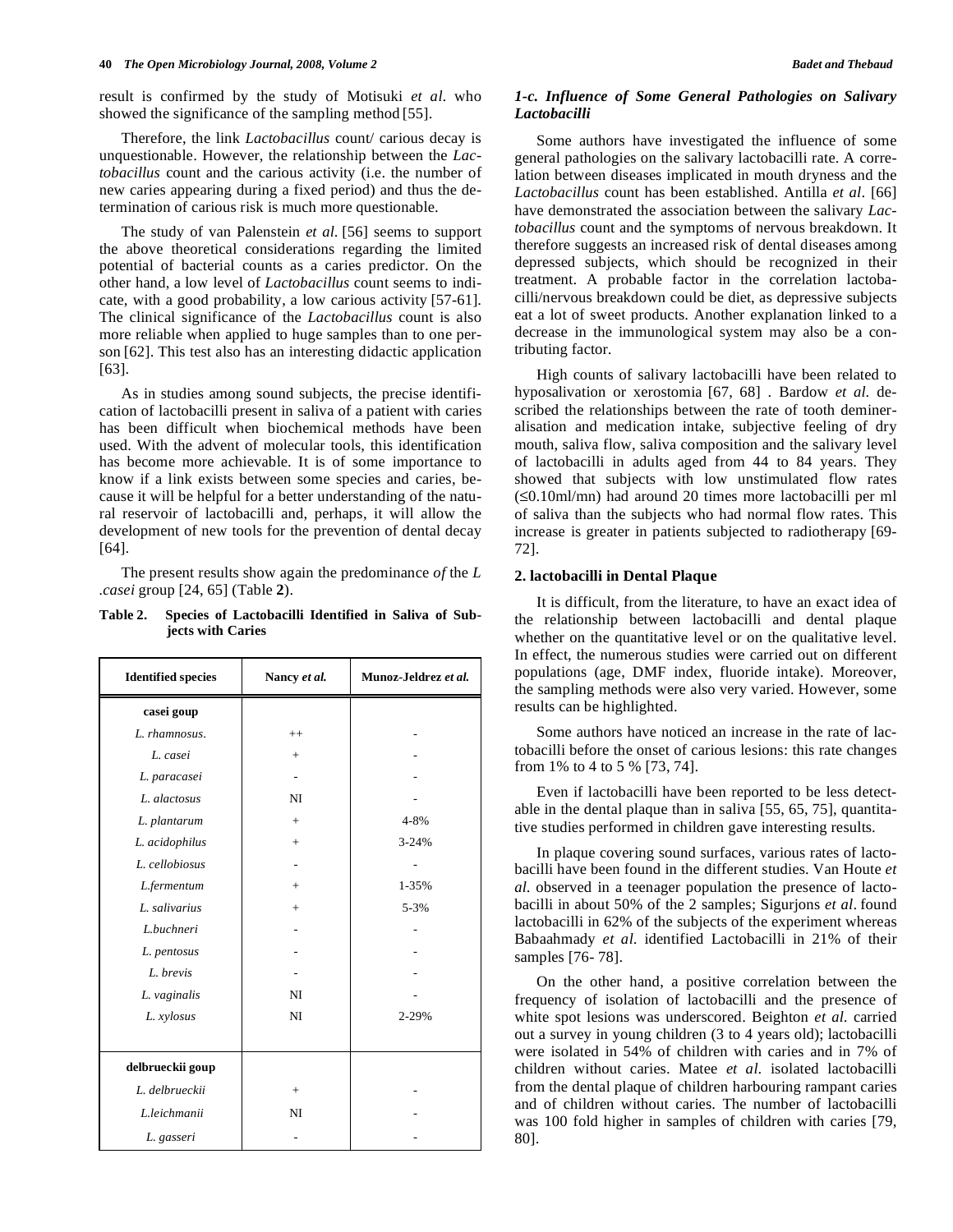The studies performed in adult populations confirm an increase of the lactobacilli rate in dental plaque according to the presence of root caries [32, 53, 81, 82].

 Qualitative studies confirmed the predominance of group *casei* species in dental plaque sampled on carious lesions. In children, *L. casei* is predominant, but, in early childhood caries, *L. fermentum* is the most frequently found species. The latter is also more frequently found in dental plaque samples in adults [20, 65, 83-87] (Table **3**).

 As adherence is one major factor in the formation of dental plaque, some authors have investigated *in vitro* the correlation between the presence of lactobacilli in dental plaque and their capacity to coaggregate with other species.

 Wilcox *et al*.[88] have demonstrated that of the 7 species of lactobacilli studied, only two were capable of coaggregation and the coaggregation was restricted to streptococci. *Lactobacillus salivarius* strains (2/4) coaggregated with *Streptococcus salivarius*, *Streptococcus gordonii*, *Streptococcus crista* and tufted *Streptococcus sanguis II* strains. *Lactobacillus fermentum* (2/3) coaggregated with *S. gordonii* and *S. sanguis*. The coaggregation between *L. salivarius* and *S. salivarius*, *S. gordonii* or tufted *S. sanguis II* strains was mediated by a protein on the surface of the lactobacilli and was not inhibited by lactose. The coaggregation between *L. fermentum* and the streptococci was mediated by protein on the surface of the streptococci and was inhibited by lactose.

 Filoche *et al*. [89] have shown that biofilm formation by the lactobacilli in mono-culture was poor. In coculture with *Actinomyces* species the amount of *L. rhamnosus* increased 7-20 times and *L. plantarum* 4-7 times compared to its mono-culture biofilm*. S. mutans* also promoted substantial biofilm growth of lactobacilli but *V. parvula* had no effect. The authors conclude that these *Actinomyces* species promoted growth of key *Lactobacillus* species in a biofilm, as did *S. mutans* to a lesser extent, and that the ability of individual bacteria to form mono-culture biofilms is not necessarily an indicator of their survival and pathogenic potential in a complex multispecies biofilm community.

#### **3. Lactobacilli on Mucous Surfaces**

 Lactobacilli can also be present in great number on the surfaces of the tongue and the mucous [8, 73] . Michalek *et al.* [90] have shown that *Lactobacillus casei* selectively colonize soft tissues of the tongue in gnobiotic rats. Ahumada *et al*. [91] characterized lactobacilli from the tongue surface and the gums in children harbouring dental decay. 31 different species were identified; 78% came from the tongue and 22% from gums. The predominant strictly homofermentative species is *L. delbrueckii*; *L. coryneformis* and *L. plantarum* are the two predominant facultative heterofermentatives and *L. brevis* the dominant strictly heterofermentative. The same authors [85], using the same techniques also identified lactobacilli isolated from the tongue surface and gums in sound children. 42.3% of the lactobacilli came from the tongue and 11.8% from the gums. *L. fermentum* and *L. plantarum* are predominant on the tongue; *L. rhamnosus* is predominant on the gum. Ahrne *et al*. [92] used molecular biology tools in order to identify lactobacilli isolated from the surface of the tongue, in sound adults. *L.plantarum* was predominant (45%), *L.rhamnosus* (24%), *L.casei* 14%), *L. salivarius* (10%), *L. acidopilus* (7%) *L.oris* (2%), *L. fermentum*  $(2\%)$ .

 The presence of these species on oral mucous could constitute a reservoir.

### **4. Lactobacilli in Carious Lesions**

 The microbial populations involved in dental caries are known to be highly complex and variable and have not yet been fully identified, although key organisms are generally recognized to be associated with disease progression.

| identified species | Carlsson et al.          | Meiers et al.            | <b>Milnes and Bowden</b> | Nancy et al.             | Ahumada et al.               | Schüpbach et al.             | Botha et al.             |
|--------------------|--------------------------|--------------------------|--------------------------|--------------------------|------------------------------|------------------------------|--------------------------|
| casei group        |                          |                          |                          |                          |                              |                              |                          |
| L. rhamnosus.      | 22%                      |                          | ٠                        | $^{++}$                  | 23.1%                        | ٠                            | 2.4%                     |
| L. casei           | 48%                      | 77.8%                    | 6.2%                     | $+$                      | 7.7%                         | $\qquad \qquad \blacksquare$ | 18.5%                    |
| L. paracasei       | $_{\rm NI}$              | $\overline{a}$           | $\overline{\phantom{0}}$ | $\overline{\phantom{a}}$ | 23.1%                        | ٠                            | ٠                        |
| L. alactosus       | 11%                      | $\overline{\phantom{a}}$ |                          | NI                       | NI                           | NI                           | 1.2%                     |
| L. plantarum       | NI                       | $^{+}$                   | 28%                      | $+$                      | 30.8%                        | ۰                            | 9%                       |
| L. acidophilus     | 9.6%                     | $^{+}$                   | 9.3%                     | $+$                      |                              |                              | 9.2%                     |
| L. cellobiosus     | NI                       | $\overline{a}$           | $\overline{\phantom{a}}$ | $+$                      | $\overline{\phantom{a}}$     |                              | $\overline{\phantom{a}}$ |
| L.fermentum        | 9.6%                     | $\overline{a}$           | 31%                      | $+$                      | 7.7%                         | $+$                          | 4.6%                     |
| L. salivarius      | NI                       | $\overline{\phantom{a}}$ | 12.5%                    | $+$                      | $\qquad \qquad \blacksquare$ | $+$                          | 36.2%                    |
| L.buchneri         | NI                       | $\overline{\phantom{a}}$ | $\overline{\phantom{a}}$ |                          | $\overline{\phantom{a}}$     |                              | $\overline{\phantom{a}}$ |
| L. pentosus        | NI                       | $\overline{\phantom{a}}$ | $\overline{a}$           |                          |                              |                              | $\overline{\phantom{a}}$ |
| L. brevis          | NI                       | $^{+}$                   | 12.5%                    | $\overline{\phantom{a}}$ | $\overline{\phantom{a}}$     | ۰                            | 9%                       |
| L. confusus        | $\overline{\phantom{a}}$ | $\overline{\phantom{a}}$ | $\overline{\phantom{0}}$ | NI                       | NI                           | NI                           | 9%                       |
| delbrueckii group  |                          |                          |                          |                          |                              |                              |                          |
| L. delbrueckii     | NI                       | $^{+}$                   | ٠                        | $^{+}$                   | 7.7%                         | $\qquad \qquad \blacksquare$ | $\overline{\phantom{a}}$ |
| L.leichmanii       | NI                       | $^{+}$                   | ٠                        | NI                       | NI                           | NI                           | NI                       |
| L. gasseri         | NI                       |                          |                          |                          |                              | $\! + \!\!\!\!$              | 13.8%                    |

**Table 3. Species of Lactobacilli Identified in Dental Plaque**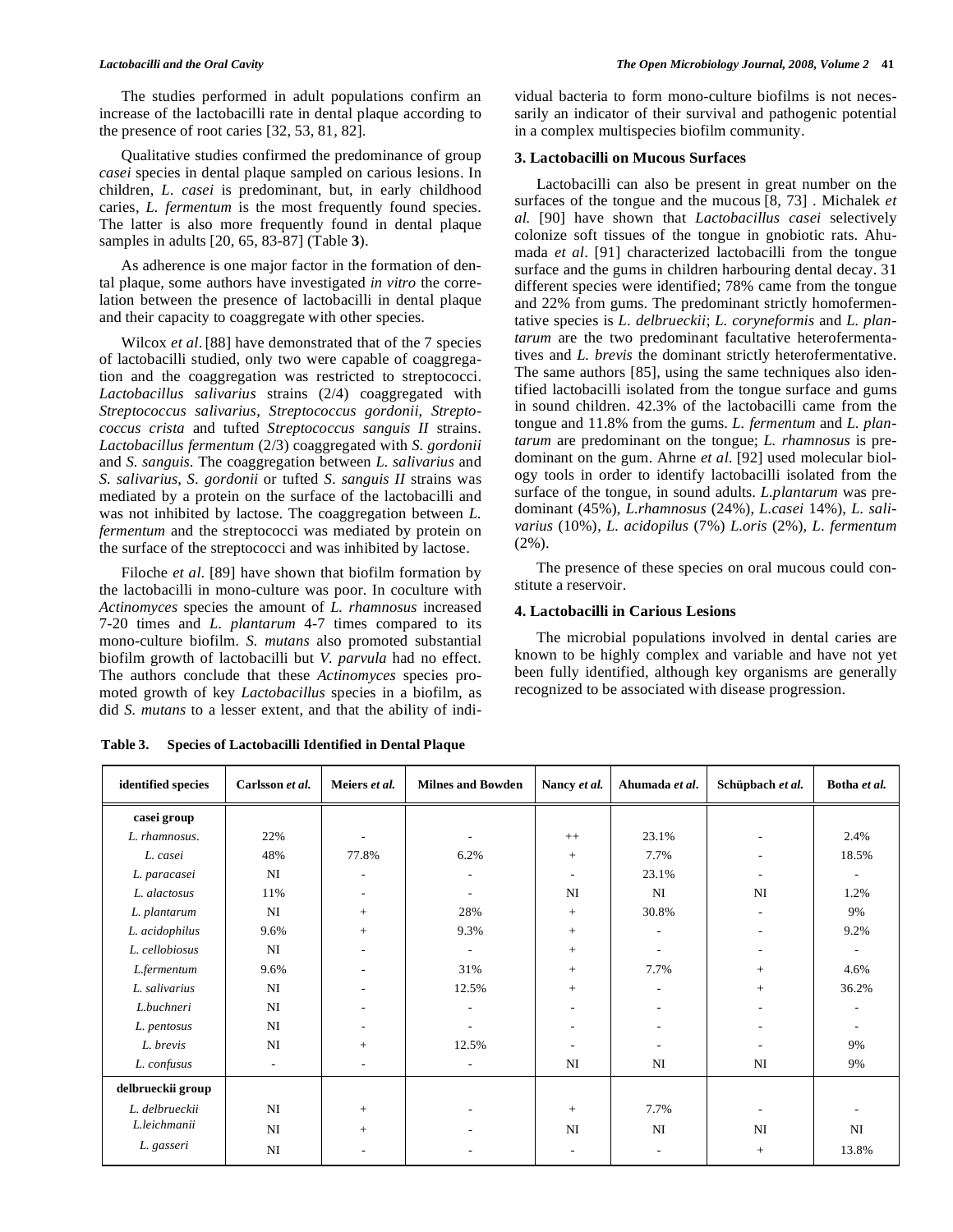Miller (1890) first demonstrated the bacterial invasion of dentinal tubules of both carious and non-carious dentine and reported that the tubuli micro flora contained rods. According to Owen [6], the association lactobacilli-dentinal caries was reported by Goadby in 1899*.* However, it was not until the late 1950s that experimental evidence clearly established the fundamental role of these bacteria in dental caries and in pulp and periapical disease [93]. They are now considered secondary invaders rather than initiators of the caries process [28].

 The identification of lactobacilli species found in carious tissues has not been systematic. Some authors have only made a simple quantitative analysis of lactobacilli rates [83, 94-98].

 Among children, the presence of lactobacilli in coronal caries is incontestable. However, they are found in less quantity than *Streptococcus mutans* and they are not found in incipient caries [84, 99-101]. The presence of these microorganisms is also dependant on the size of the cavity: they are more numerous in medium and large cavities[102].

 Among adults, lactobacilli are found in root caries [103, 104] but also in deep dentinal caries associated with pulpitis. Hahn *et al*. [105] have suggested the presence of two types of carious lesions: high level lactobacilli lesions and low level lactobacilli lesions. In high level lactobacilli lesions, the progression of these bacteria from necrotic superficial dentine to the deep level is very varied.

 In van Strijp *et al's* study [106] both sound and completely demineralized dentine were placed together in the partial prothesis of 8 individuals to test whether the type of substrate influenced the composition of the bacterial flora. The results showed that lactobacilli in the dentine specimens, was positively correlated to the lesion depth.  $(10.2 \pm 13.9)$ %).

 The authors, according to the work of McGrady *et al*. [107], suggested an explanation for this observation: the presence of lactobacilli could be correlated to their affinity for dentinal collagen (90 % of the organic phase), which remained intact despite the demineralization.

 Numerous authors, using different techniques, have identified species of lactobacilli found in carious tissues [65, 86, 87, 105, 108-114]. Whatever the sampling method or the identification technique, the carious site or the age of sampled subjects, most species belong to the *Lactobacillus casei* group (Tables **4** and **5**).

 These studies have also revealed the variability of isolation frequency of lactobacilli among the carious lesions.

# **CARIOGENIC PROPERTIES OF ORAL LACTOBA-CILLI**

 Even if dental decay cannot be considered as a nutritional illness, it results from an imbalance from daily carbohydrate consumption, because the cariogenic properties of bacteria is linked to sucrose metabolism which is implicated in two pathogenic properties, adherence and acid production.

 Although the adhesive properties of lactobacilli are not noteworthy, it has been shown that they were able to adhere to various cell cultures and that the mechanisms of adhesion involved a certain level of specificity.

 Lactobacilli cell surfaces have an S layer; this protein layer has a crystalline structure and is responsible for the surface hydrophobicity. The bacteria are able to adapt their surface hydrophobicity to environmental changes (pH, ionic strength). However, it has been demonstrated that strains with an S layer do not adhere better than strains without an S layer [115].

 Some authors have studied the hydrophobicity of strains of lactobacilli isolated from dental plaque, tongue, gum and saliva in sound subjects and in patients with caries [86, 116]. A great number of lactobacilli isolated from the tongue, the dental plaque and the saliva showed hydrophobic properties from moderate to high. *L. acidophilus* and *paracasei* are the most hydrophobic species. *L.rhamnosus* and *L.plantarum* show a high level of hydrophobicity in dental plaque, gums but they also show a low one when isolated from saliva and tongue.

 The production of exopolysaccharides is a key factor in the adherence of dental biofilm. Among some lactobacilli species, it has been studied extensively in the food industry, however there are fewer studies concerning oral lactobacilli [117, 118, 119].

 If little is known on their adhesive properties, the best known determinants of cariogenicity in lactobacilli are their capacity to produce acids and their ability to grow and survive in acidic environment.These bacteria have a fermentative metabolism and according to the species, two metabolic types exist; some species use homolactic fermentation and produce only lactic acid and others, using heterolactic fermentation produce lactic acid,  $CO<sub>2</sub>$ , acetic acid or ethanol. These latter are also able to metabolize pentose and pentitols. Whatever the metabolic method used by the lactobacilli, it results in an acidification of the environment. Since the work

**Table 4. Species of Lactobacilli Identified in Children's Caries** 

| <b>Identified species</b> | Nancy et al. | Marchant et al. |
|---------------------------|--------------|-----------------|
| casei group               |              |                 |
| L. rhamnosus              | $^{++}$      | 24%             |
| L. casei                  |              | 38%             |
| L. pseudoplantarum        | $+$          | NI11%           |
| L. plantarum              | $+$          | NI              |
| L. acidophilus            | $+$          | NI              |
| L. casei casei            | $+$          | 2%              |
| L. cellobiosus            | $+$          | 34%             |
| L.fermentum               | $+$          | 19%             |
| L. salivarius             |              | 7%              |
| L.buchneri                |              | 4%              |
| L. pentosus               |              | 7%              |
| L. brevis                 |              |                 |
| delbrueckii group         |              |                 |
| L. delbrueckii            | $+$          | NI              |
| L.leichmanii              | NI           | NI              |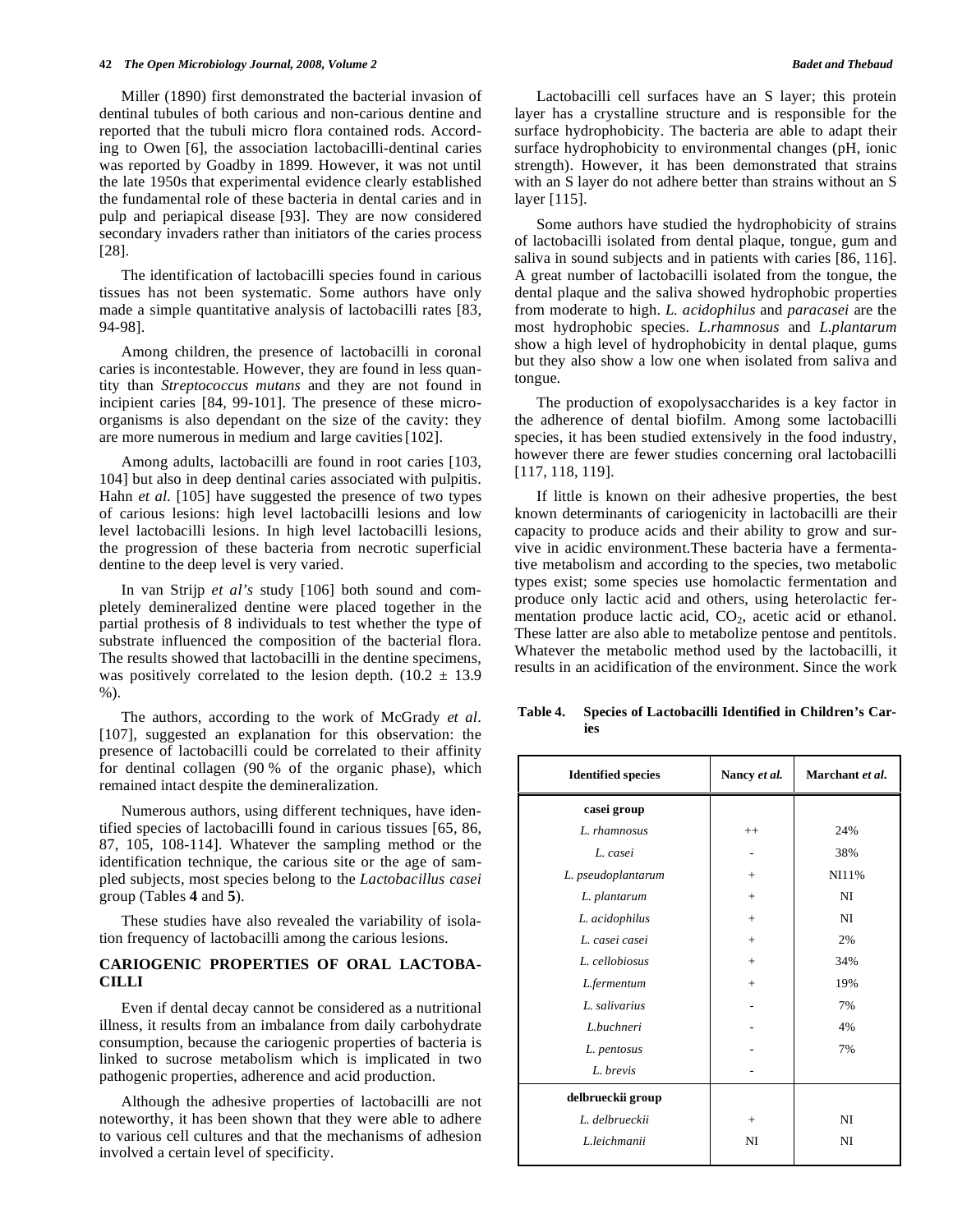| <b>Identified species</b> | Ozaki<br>et al. | <b>Botha</b><br>et al.   | <b>Martin</b><br>et al.  | <b>Buyn</b><br>et al.    | <b>Munson</b><br>et al.  | <b>Chhour</b><br>et al. | Schüpbach<br>et al.      | Hahn<br>et al.           | Chavez de<br>Paz et al. |
|---------------------------|-----------------|--------------------------|--------------------------|--------------------------|--------------------------|-------------------------|--------------------------|--------------------------|-------------------------|
| casei group               |                 |                          |                          |                          |                          |                         |                          |                          |                         |
| L.casei                   | $\! +$          | $^+$                     | $\overline{\phantom{a}}$ | $\boldsymbol{+}$         | $\! + \!\!\!\!$          | $+$                     | $\overline{\phantom{a}}$ | $\! +$                   | $\! + \!\!\!\!$         |
| L. plantarum              | $\! + \!\!\!\!$ | $\overline{\phantom{a}}$ | $\! +$                   | $\sim$                   | $+$                      | NI                      | $\tilde{\phantom{a}}$    | $\! +$                   | $\boldsymbol{+}$        |
| L.pseudoplantarum         | ΝI              | N I                      | N I                      | NI                       | $\overline{\phantom{a}}$ | NI                      | $\! + \!\!\!\!$          | NI                       | NI                      |
| L. paracasei              | N I             | $+$                      | $\! +$                   | $+$                      | $\overline{\phantom{a}}$ | NI                      | $\overline{\phantom{a}}$ | $\overline{\phantom{a}}$ | $+$                     |
| L. rhamnosus,             | ΝI              | $+$                      | $^+$                     | $+$                      | $^{+}$                   | $+$                     | $^{+}$                   | $^+$                     | $+$                     |
| L. fermentum              | ΝI              | $\! + \!\!\!\!$          |                          |                          | $\! + \!\!\!\!$          | $+$                     | $\! + \!\!\!\!$          |                          | $\sim$                  |
| L. acidophilus            | N <sub>I</sub>  | $+$                      | $\! +$                   | $\overline{a}$           | ٠                        | NI                      | $\sim$                   | $\! +$                   | $+$                     |
| L. buchneri               | ΝI              | $\overline{a}$           | $\overline{a}$           | $\overline{a}$           | $^{+}$                   | NI                      | $\overline{\phantom{a}}$ | $^+$                     | NI                      |
| L. pentosus               | ΝI              | $\overline{\phantom{a}}$ | $\overline{\phantom{a}}$ | $\overline{a}$           | $^{+}$                   | NI                      | $\overline{\phantom{a}}$ |                          | NI                      |
| L. salivarius             | N <sub>I</sub>  | $\sim$                   | ΝI                       | $+$                      | $+$                      | $+$                     | $\sim$                   | $\sim$                   | $+$                     |
| L. coryneformis           | ΝI              | N I                      | $\overline{\phantom{a}}$ | NI                       | $\overline{a}$           | NI                      | N I                      | NI                       | NI                      |
| L. brevis                 | ΝI              | $\bar{\phantom{a}}$      | ΝI                       | $\overline{\phantom{a}}$ | $\overline{a}$           | NI                      | $\! +$                   | $\overline{\phantom{a}}$ | $\rm NI$                |
| L.oris                    | N <sub>I</sub>  | N <sub>I</sub>           | ΝI                       | $\overline{\phantom{a}}$ | $\qquad \qquad +$        | NI                      | N <sub>I</sub>           | NI                       | $\rm NI$                |
| L.reuteri                 | ΝI              | N I                      | ΝI                       | $\overline{\phantom{a}}$ | $^{+}$                   | $+$                     | ΝI                       | NI                       | $\blacksquare$          |
| L. graminis               | ΝI              | $\boldsymbol{+}$         | NI                       | NI                       | $\overline{\phantom{a}}$ | NI                      | N <sub>I</sub>           | NI                       | NI                      |
| L. sake                   | N <sub>I</sub>  | $\qquad \qquad +$        | $\mathcal{L}$            | $\sim$                   | $\overline{\phantom{a}}$ | NI                      | $\overline{\phantom{a}}$ | $+$                      | $\rm NI$                |
| L. vaginalis              | ΝI              | N I                      | ΝI                       | $\overline{\phantom{a}}$ | $+$                      | NI                      | ΝI                       | NI                       | $\rm NI$                |
| L. bavaricus              | ΝI              | $^+$                     | $\overline{\phantom{a}}$ | N <sub>I</sub>           | $\overline{a}$           | NI                      | $\blacksquare$           | NI                       | $\rm NI$                |
| delbrueckii group         |                 |                          |                          |                          |                          |                         |                          |                          |                         |
| L. hamsteri               | ΝI              | $^+$                     | N <sub>I</sub>           | NI                       | $\overline{\phantom{a}}$ | NI                      | N <sub>I</sub>           | NI                       | $\mathbf{N}\mathbf{I}$  |
| L. jensenii               | N <sub>I</sub>  | $+$                      | N <sub>I</sub>           | $\overline{\phantom{a}}$ | $\overline{\phantom{a}}$ | NI                      | ΝI                       | N <sub>I</sub>           | $\rm NI$                |
| L. gasseri                | ΝI              | $\overline{\phantom{a}}$ | $\overline{\phantom{a}}$ | $\! +$                   | $\qquad \qquad +$        | $+$                     | $+$                      | $\overline{\phantom{a}}$ | $\blacksquare$          |
| L. ultunensis             | N <sub>I</sub>  | N I                      | ΝI                       | $\! +$                   | $+$                      | $+$                     | N <sub>I</sub>           | NI                       | NI                      |
| L. crispatus              | ΝI              | $\overline{\phantom{a}}$ | $\overline{\phantom{a}}$ | $\! +$                   | $\overline{\phantom{a}}$ | $+$                     | ΝI                       | $\overline{\phantom{a}}$ | $+$                     |
| L. gallinarum             | ΝI              | N I                      | ΝI                       | $\! +$                   | $\overline{\phantom{a}}$ | NI                      | $\overline{\phantom{a}}$ | NI                       | NI                      |
| L. delbrueckii            | N <sub>I</sub>  | $\overline{a}$           | $\overline{\phantom{a}}$ | $^+$                     | $^+$                     | $\boldsymbol{+}$        | N <sub>I</sub>           | $\overline{\phantom{a}}$ | $+$                     |
| L. colehominis            | N <sub>I</sub>  | N <sub>I</sub>           | N <sub>I</sub>           | $\overline{\phantom{a}}$ | $+$                      | NI                      | N <sub>I</sub>           | N <sub>I</sub>           | NI                      |
| L.panis                   | N <sub>I</sub>  | N <sub>I</sub>           | $\rm N\,I$               | $\overline{\phantom{a}}$ |                          | $+$                     | $\mathbf{N}\mathbf{I}$   | $_{\rm NI}$              | $\rm NI$                |
|                           |                 |                          |                          |                          |                          |                         |                          |                          |                         |
| leuconostoc group         |                 |                          |                          |                          |                          |                         |                          |                          |                         |
| L. minor                  | N I             | $\! + \!\!\!\!$          | $\overline{\phantom{a}}$ | N <sub>I</sub>           |                          | $\boldsymbol{+}$        | $\rm NI$                 | NI                       | $\rm NI$                |
| L. confusus               | $\rm N\,I$      | $\qquad \qquad +$        | $\overline{\phantom{a}}$ | $\mathbf{N}\mathbf{I}$   | $\overline{\phantom{a}}$ | $_{\rm NI}$             | $\rm NI$                 | $\mathbf{N}\mathbf{I}$   | $\rm NI$                |
|                           |                 |                          |                          |                          |                          |                         |                          |                          |                         |

NI: non identified.

of Stephan, numerous studies have shown not only the acidogenic capacities of lactobacilli but also their acid tolerance. These bacteria can cause a decrease in environmental pH until values are less than 4.5 [120-124]. These species are able to survive in a pH up to 2.2 [125-127].

 In order to limit this cariogenic potential, the use of sugar substitutes such as polyols has been recommended [128, 129]. Numerous studies have given contradictory results on lactobacilli's capacity to ferment sorbitol or xylitol. Some authors have shown that sorbitol was not fermented by lactobacilli [130] but, in other studies these bacteria were able to metabolize this polyol, often slower than sucrose, but the final pH was less than the critical value of 5.5 [124, 131- 134]. Although the metabolic aspect of xylitol has been mainly studied for the oral streptococci, some lactobacilli species seem to be able to ferment this polyol [124, 131, 135, 136]. However, other contradictory studies showed that lactobacilli were unable neither to grow nor to produce acids in the presence of this molecule [122, 132, 137, 138].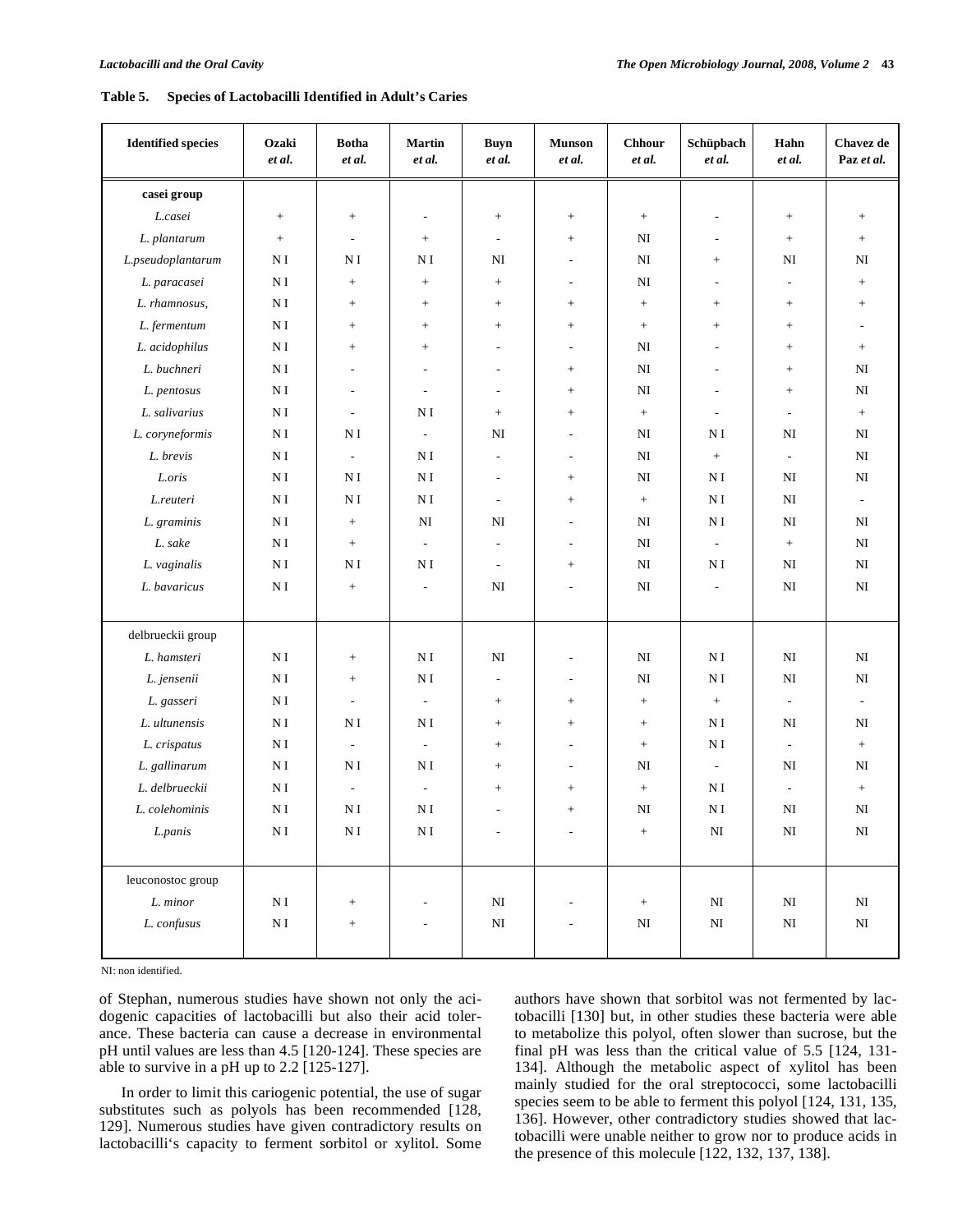These controversial studies could raise questions about the intensive use of xylitol the in prevention of decay, since some species firstly unable to metabolize it are able to adapt and to ferment this polyol [139].

#### **5. Influence of Lactobacilli on Oral Health**

 In some cases, lactobacilli could also play a beneficial role by inhibiting the growth of some cariogenic bacteria. Michalek *et al.* [90] present evidence that instead of contributing to the caries process, *L. casei,* if present in plaque, may reduce *S. mutans*- induced dental caries in gnobiotic rats.

 Ahumada *et al.* [91] have shown that 36% of lactobacilli isolated from the tongue were able to inhibit the growth of *S.mutans*. The homofermentative group produced more inhibitive substances than the heterofermentative group. In another study, the same authors show that lactobacilli isolated in patients with active caries produced more inhibitive substances and substances active on more streptococci species (*mutans, sanguis, anginosus, salivarius…*).

Sookhee *et al.* [140] isolated in the oral cavities of sound subjects two species of lactobacilli (*L. pacasei paracasei* and *L. rhamnosus*) capable of having an antimicrobial activity against streptococci (*S.mutans*, *S. sanguis, S .salivarius*), *Staphylococcus aureus*, *Actinomyces viscosus*, *Porphyromonas gingivalis* and *Candida*.

 These results were confirmed by the study of Koll-Klais *et al.* [141] *,* in which 69% of tested lactobacilli inhibited *S. mutans*, 88% *Actinobacillus actinomycetemcomitans*, 82% *Porphyromonas gingivalis* and 65% *Prevotella intermedia.*  The greatest antimicrobial activity was associated to *Lactobacillus paracasei*, *Lactobacillus plantarum*, *Lactobacillus rhamnosus*, and *Lactobacillus salivarius*. Strains isolated in periodontically sound patients showed the lowest antimicrobial activity against *S. mutans* than the strains isolated in patients with chronic periodontitis. Ishikawa *et al.* [142] reported that in an *in vitro* co culture system, *L. salivarius* inhibited *Porphyromonas gingivalis*, *Prevotella intemedia* and *Prevotella nigrescens* within 24h. These authors have also carried out a clinical study showing that dayly intake of tablets containing *L.salivarius* decreased the number of anaerobic rods in saliva after 4 weeks of administration.

 Another effect is the inhibition of adherence*,* a major cariogenic factor of *S. mutans*. *L. fermentum* and its culture supernatant inhibit the production of water insoluble glucan by *S. mutans*. The growth of *S.mutans* is not inhibited but its *in vitro* adherence is totally inhibited [143]. Recently, Simark-Mattsson *et al*. have demonstrated that oral lactobacilli, capable of inhibiting MS *in vitro*, occurred naturally in healthy young subjects [144].

 This possible protective activity has been partially confirmed by some recent reports on probiotics effects on oral microflora. Probiotics are food ingredients with a sufficient number of viable microorganisms that are beneficial to the health of the host. They are especially known for improving intestinal microbial health and have been used extensively in fermented milk products such as yoghurt for many years. The most frequently used bacteria in these food products include lactobacilli and bifidobacteria (*Bifidobacterium bifidum*).

 Some authors have investigated the role of lactobacilli as probiotics in oral health . According to Bussher *et al*. *L. acidophilus* and *L. casei* present in yoghurts can colonize the oral cavity because they are able to adhere to enamel. A one week consumption of this yoghurt caused a removal of other lactobacilli in dental plaque and in saliva. Näse *et al*. showed that long-term consumption of milk containing LGG caused a significant reduction in caries risk in day care children.

 According to Petti *et al*. the regular consumption of this yoghurt can decrease the salivary lactobacilli and *S. mutans* rate; but, as *L. bulgaricus* contained in that product do not colonize the oral cavity, its effect disappears when its intake ends. Ahola *et al*. studied whether a short-term consumption of cheese containing LGG and *Lactobacillus rhamnosus* LC 705 diminishes caries-associated salivary microbial counts in young adults. This cheese seems to reduce the risk of high counts of *S. mutans* and yeasts and so, reduces the carious risk [145-149].

 On the other hand, Montalto *et al*. [150] have shown that the administration of probiotics during a 45-day period, caused an increase of the salivary rate of lactobacilli but, the streptococci rate was not significantly modified. These authors recommend a regular surveillance of oral cavities of subjects consuming robotics. In Matsumoto *et al's* study [151], super infection with *S. mutans* MT8148R and *L. salivarius* LS1952R enhanced the establishment of MT8148R on the molar tooth surfaces, which resulted in an enhancement of dental caries induction there. As super infection with the two species did not enhance the establishment of LS1952R on the molar tooth surfaces, co aggregation did not appear to occur. The environment produced by *L. salivariuss*  LS1952R may influence *S. mutans* to grow and multiply. Recently, a strain of *L. salivarius* was reported to have a robotic action against periodontopathic bacteria and mutans streptococci owing to its ability to attach to the salivary pellicle on the tooth surface [152] . Unlike previous studies, Yli-Knuuttila *et al*. [153] have shown that a strain of *L. rhamnosus* GG was not able to colonize the oral cavity of 56 volunteers consuming a probiotic containing drink during 14 days.

 Clearly, lactobacilli play a significant role within the oral ecosystem whether oral health or carious diseases.

 The multiplicity of the techniques used in the various studies does not allow the emergence of one *Lactobacillus* species that could be especially implicated in dental caries. However, species belonging to the *casei* group seem to be associated with this decay.

 More precise studies could give a better understanding of the pathogenic potential of these species and could allow the development of more specific caries prediction tests.

#### **REFERENCES**

- [1] Kolenbrander PE, London J. Adhere today, here tomorrow: oral bacterial adherence. J Bacteriol 1993; 175: 3247-3252.
- [2] Marsh PD, Bradshaw DJ. Dental plaque as a biofilm. J Ind Microbiol 1995; 15(3): 169-75.
- [3] Foster JS, Pan PC, Kolenbrander PE. Effects of antimicrobial agents on oral biofilms in a saliva-conditioned flowcell. Biofilms 2004; 1: 5-12.
- [4] Kolenbrander PE, Palmer RJ Jr Human oral bacterial biofilms. In: Microbial biofilms. Ghannoum M, O'Toole GA, editors. Washington, DC: ASM press, 2004; pp. 85-117.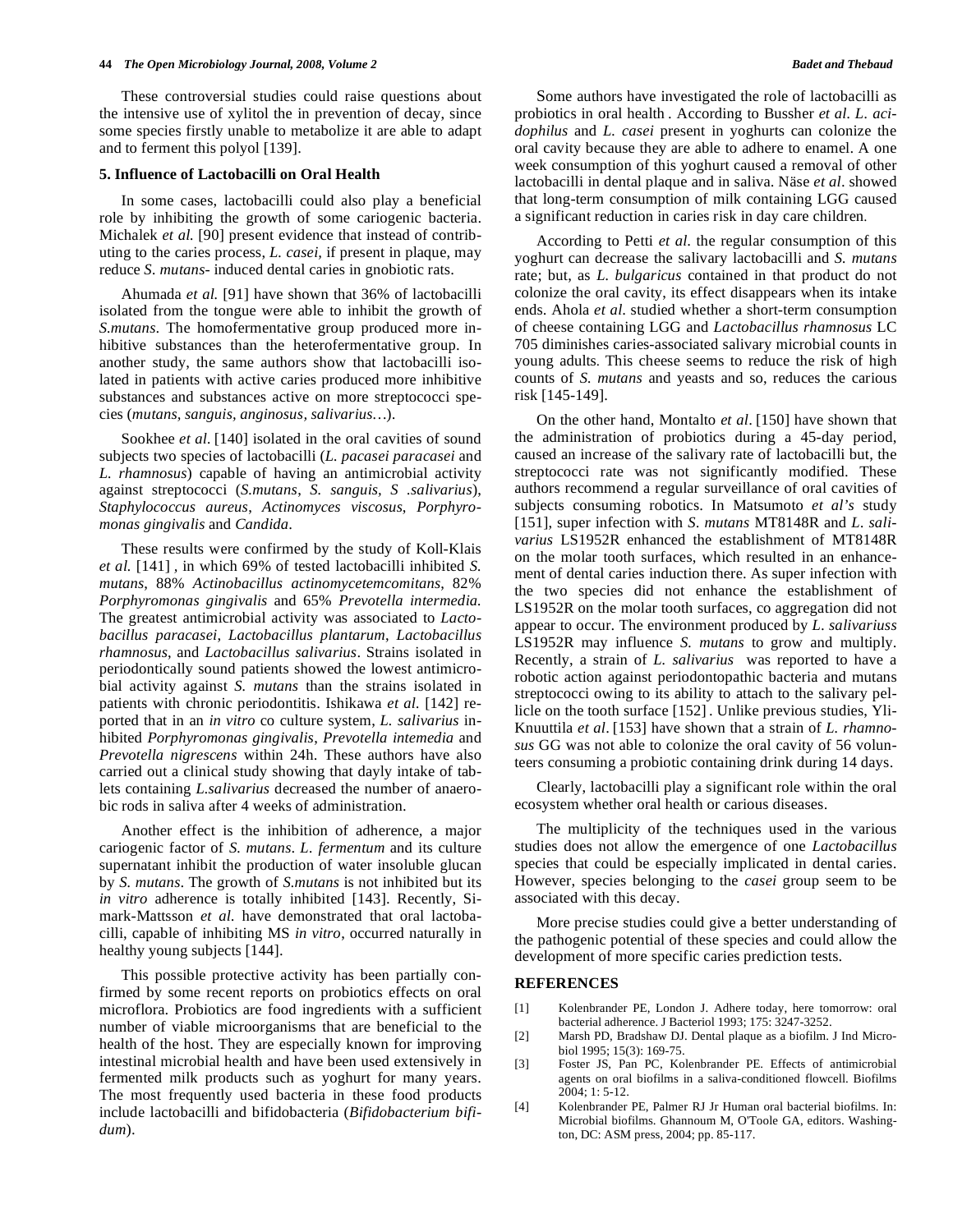- [5] Liljemark W.F. and Bloomquist C. Human oral microbial ecology and dental caries and periodontal diseases. Crit Rev Oral Biol Med 1996; 7(2): 180-198.
- [6] Owen OW. A study of bacterial counts (lactobacilli) in saliva related to orthodontic appliances. Amer J Orthodont 1949; 35: 672- 678.
- [7] Socransky SS, Manganiello SD. The oral microbiota of man from birth to senility. J Periodontol 1971; 42(8): 485-96.
- [8] Straetemans MM, van Loveren C, de Soet JJ, de Graaff J, ten Cate JM. Colonization with mutans streptococci and lactobacilli and the caries experience of children after the age of five. J Dent Res 1998; 77(10): 1851-1855.
- [9] Loesche WJ, Eklund S, Earnest R, Burt B. Longitudinal investigation of bacteriology of human fissure decay: epidemiological studies in molars shortly after eruption. Infect Immun 1984; 46(3): 765- 772.
- [10] Sakamaki ST, Bahn AN. Effect of orthodontic banding on localized oral lactobacilli. J Dent Res 1968; 47(2): 275-279.
- [11] Meurman JH, Rytomaa I, Murtomaa H, Turtola L. Erupting third molars and salivary lactobacilli and *Streptococcus mutans* counts. Scand J Dent Res 1987; 95(1): 32-36.
- [12] Lundstrom F, Krasse B. *Streptococcus mutans* and lactobacilli frequency in orthodontic patients; the effect of chlorhexidine treatments. Eur J Orthod 1987; 9(2): 109-116
- [13] Botha SJ.Oral lactobacilli isolated from teenage orthodontic patients. J Dent Assoc S Afr 1993; 48(4): 177-181.
- [14] Chang HS, Walsh LJ, Freer TJ. The effect of orthodontic treatment on salivary flow, pH, buffer capacity, and levels of mutans streptococci and lactobacilli. Aust Orthod J. 1999; 15(4): 229-234.
- [15] Coeuret V., Dubernet S. Isolation, Characterisation and identification of *Lactobacilli* focusing mainly on cheeses and other dairy products. Lait 2003; 83: 269-306.
- [16] Collins MD, Rodrigues U, Ash C, *et al*. Phylogenetic analysis of the genus *Lactobacillus* and related lactic acid bacteria as determined by reverse transcriptase sequencing of 16S rRNA. FEMS Microbiol Lett 1991; 77: 5-12.
- [17] Mundorff SA, Eisenberg AD, Leverett DH, Espeland MA, Proskin HM. Correlations between numbers of microflora in plaque and saliva. Caries Res. 1990; 24(5): 312-317. Community Dent Oral Epidemiol 1991; 19(5): 302-307.
- [18] Van Houte J, Green DB. Relationship between the concentration of bacteria in saliva and the colonization of teeth in humans. Infect Immun 1974; 9: 624-360.
- [19] Mc Carthy C, Snyder ML, Parker RB. The indigenous oral flora of man. I: The newborn to the 1-year-old infant. Arch Oral Biol 1965; 10: 61-70.
- [20] Carlsson J, Grahnen H, Jonsson G. Lactobacilli and streptococci in the mouth of children. Caries res 1975; 9: 333-339.
- [21] Köhler B, Andreen I, Jonsson B. The effect of caries preventive measures in mother on dental caries and the oral presence of the bacteria *Streptococcus mutans* and Lactobacilli in their children. Arch Oral Biol 1984; 29(11): 879-883.
- [22] Kailis DG. Carnavon studies part V. oral Lactobacillus estimations of 390 caucasian school children exposed to increased fluoride content of the town water supply in Carnavon, Western Australia (August 1965). Aust Dent J 1970; 15: 487-494.
- [23] Klock B, Krasse B. Microbial and salivary condition in 9 to 12year-old children. Scand J Dent Res 1977; 85: 56-63.
- [24] Munoz-Jeldrez J, Martinez D. Lactobacilos de origen oral, determinacion de especies y susceptibilidad a ciertos autobioticos. Odontol Chilena 1980; 28: 86-88.
- [25] Crossner CG. Variation in human oral lactobacilli following a change in sugar intake. Scand J Dent Res 1984; 92(3): 204-10.
- [26] Stecksen-Blicks C. Lactobacilli and *Streptococcus mutans* in saliva, diet and caries increment in 8- and 13-year-old children. Scand J Dent Res 1987; 95(1): 18-26.
- [27] Beighton D, Adamson A, Rugg-Gunn A. Associations between dietary intake, dental caries experience and salivary bacterial levels in 12-year-old English schoolchildren. Arch Oral Biol 1996; 41(3): 271-280.
- [28] Tanzer JM, Livingston J, Thompson AM. Microbiology of primary dental caries in humans. J Dent Educ 2001; 65(10): 1028-37.
- [29] Heintze U. Secretion rate, buffer effect and number of lactobacilli and *Streptococcus mutans* of whole saliva of cigarette smokers and nonsmokers. Scand J Dent Res 1984; 92(4): 294-301.
- [30] Sakki T, Knuuttila M. Controlled study of the association of smoking with lactobacilli, mutans streptococci and yeasts in saliva. Eur J Oral Sci 1996; 104(5-6): 619-622.
- [31] Percival RS, Challacombe SJ, Marsh PD. Age-related microbiological changes in the salivary and plaque microflora of healthy adults. J Med Microbiol 1991; 35(1): 5-11.
- [32] Fure S.A ten-year cross-sectional and follow-up study of salivary flow rates and mutans streptococci and *lactobacillus* counts in elderly Swedish individuals. Oral Health Prev Dent 2003; 1(3): 185- 194.
- [33] Narhi TO, Kurki N, Ainamo A. Saliva, salivary micro-organisms, and oral health in the home-dwelling old elderly--a five-year longitudinal study. J Dent Res 1999; 78(10): 1640-1646.
- [34] Beighton D, Hellyer PH, Lynch EJ, Heath MR. Salivary levels of mutans streptococci, lactobacilli, yeasts, and root caries prevalence in non-institutionalized elderly dental patients. Community Dent Oral Epidemiol 1991; 19(5): 302-7.
- [35] Guivante-Nabet C, Berenholc C, Berdal A. Caries activity and associated risk factors in elderly hospitalised population--15 months follow-up in French institutions. Gerodontology 1999; 16(1): 47-58.
- [36] Saotome Y, Tada A, Hanada N, Yoshihara A, Uematsu H, Miyazaki H, Senpuku H. relationship of cariogenic bacteria levels with periodontal status and root surface caries in elderly Japanese. Gerodontology 2006; 23: 219-225
- [37] Teanpaisan R, Dahlen G. Use of polymerase Chain Reaction techniques and sodium dodecyl sulphate-polyacrylamide gel electrophoresis for differenciation of oral *Lactobacillus* species. Oral Microbiol Immunol 2006; 21: 79-83.
- [38] Smith SI, Aweh AJ, Coker AO, Savage KO, Abosede DA, Oyedeji KS. Lactobacilli in human dental caries and saliva. Microbios 2001; 105(411): 77-85.
- [39] Koll-Klais P, Mandar R, Leibur E, Kjaeldgaard M. High levels of salivary lactobacilli in Estonian schoolchildren. Eur J Paediatr Dent 2004; 5(2): 107-109.
- [40] Crossner CG. Salivary *Lactobacillus* counts in the prediction of caries activity. Community Dent Oral Epidemiol 1981; 9(4): 182- 90.
- [41] Scheinin A, Pienihakkinen K, Tiekso J, Holmberg S, Fukuda M, Suzuki A. Multifactorial modeling for root caries prediction: 3-year follow-up results. Community Dent Oral Epidemiol 1994; 22(2): 126-129.
- [42] Granath L, Cleaton-Jones P, Fatti LP, Grossman ES. Salivary lactobacilli explain dental caries better than salivary mutans streptococci in 4-5-year-old children. Scand J Dent Res 1994; 102(6): 319-323.
- [43] Zickert I, Emilson CG, Krasse B. *Streptococcus mutans*, lactobacilli and dental health in 13-14-year-old Swedish children. Community Dent Oral Epidemiol 1982; 10(2): 77-81.
- [44] Kohler B, Bjarnason S. Mutans streptococci, lactobacilli and caries prevalence in 11- and 12-year-old Icelandic children. Community Dent. Oral Epidemiol. 1987; 15(6): 332-325.
- [45] Alaluusua S, Nystrom M, Gronroos L, Peck L. Caries-related microbiological findings in a group of teenagers and their parents. Caries Res 1989; 23(1): 49-55.
- [46] Russell JI, MacFarlane TW, Aitchison TC, Stephen KW, Burchell CK. Caries prevalence and microbiological and salivary caries activity tests in Scottish adolescents. Community Dent Oral Epidemiol. 1990; 18(3): 120-125.
- [47] Roeters J, Burgersdijk R, Truin GJ, van 't Hof M. Dental caries and its determinants in 2-to-5-year-old children. ASDC J Dent Child 1995; 62(6): 401-408.
- [48] Mazengo MC, Tenovuo J, Hausen H. Dental caries in relation to diet, saliva and cariogenic microorganisms in Tanzanians of selected age groups. Community Dent Oral Epidemiol 1996; 24(3): 169-174.
- [49] Shi S, Zhao Y, Hayashi Y, Yakushiji M, Machida Y. A study of the relationship between caries activity and the status of dental caries: application of the Dentocult LB method. Chin J Dent Res 1999; 2(1): 34-37.
- [50] Gabris K, Nagy G, Madlena M, Denes Z, Marton S, Keszthelyi G, Banoczy J. Associations between microbiological and salivary caries activity tests and caries experience in Hungarian adolescents. Caries Res 1999; 33(3): 191-195.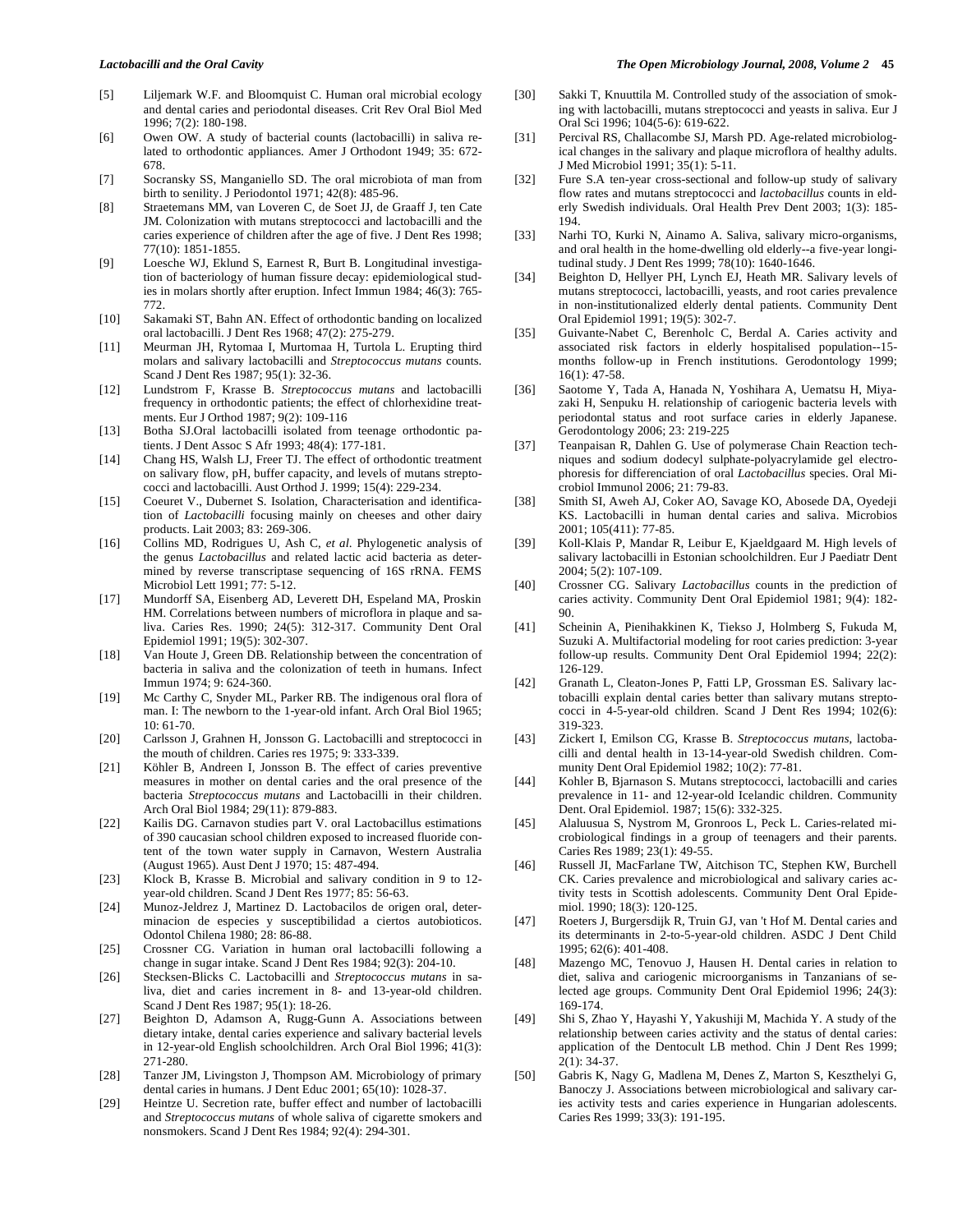- [51] Ravald N, Hamp SE, Birkhed D. Long-term evaluation of root surface caries in periodontally treated patients. J Clin Periodontol 1986; 13(8): 758-67.
- [52] Emilson CG, Klock B, Sanford CB. Microbial flora associated with presence of root surface caries in periodontally treated patients. Scand. J. Dent Res 1988; 96(1): 40-49.
- [53] Van Houte J, Jordan HV, Laraway R, Kent R, Soparkar PM, DePaola PF. Association of the microbial flora of dental plaque and saliva with human root-surface caries. J Dent Res 1990; 69(8): 1463- 1468.
- [54] Sullivan A, Borgstrom MK, Granath L, Nilsson G. Number of mutans streptococci or lactobacilli in a total dental plaque sample does not explain the variation in caries better than the numbers in stimulated whole saliva. Community Dent Oral Epidemiol 1996; 24(3): 159-163.
- [55] Motisuki C, Lima LM, Spolidorio DM, Santos-Pinto L. Influence of sample type and collection method on *Streptococcus mutans* and *Lactobacillus spp*. counts in the oral cavity. Arch Oral Biol. 2005; 50(3): 341-5.
- [56] van Palenstein Helderman WH, Mikx FH, Van't Hof MA, Truin G, Kalsbeek H. The value of salivary bacterial counts as a supplement to past caries experience as caries predictor in children. Eur J Oral Sci 2001: 109(5): 312-315.
- [57] Schröder U, Edwardsson S. Dietary habits, gingival status and occurrence of *Streptococcus mutans* and lactobacilli as predictors of caries in 3-year-olds in Sweden. Community Dent Oral Epidemiol 1987; 15(6): 320-324
- [58] Kingman A, Little W, Gomez I, Heifetz SB, Driscoll WS, Sheats R, Supan P. Salivary levels of *Streptococcus mutans* and lactobacilli and dental caries experiences in a US adolescent population. Community Dent Oral Epidemiol 1988; 1 6(2): 98-103.
- [59] Hardie JM. Oral microbiology: current concepts in the microbiology of dental caries and periodontal disease. Br Dent J 1992; 172(7): 271-278.
- [60] Bowden GH. Does assessment of microbial composition of plaque/saliva allow for diagnosis of disease activity of individuals? Community Dent Oral Epidemiol 1997; 25(1): 76-81.
- [61] Llena-Puy MC, Montanana-Llorens C, Forner-Navarro L. Cariogenic oral flora and its relation to dental caries. ASDC J Dent Child 2000; 67(1): 42-46.
- [62] Stevenson G. Present status of programs to control dental caries by combining *Lactobacillus* counts and dietary restriction of carbohydrates. J Dent Educ 1971; 35(6): 377-378.
- [63] Crossner CG, Unell L. Salivary *Lactobacillus* counts as a diagnostic and didactic tool in caries prevention. Community Dent Oral Epidemiol 1986; 14(3): 156-610.
- [64] Caufield PW, Li Y, Dasanayake A, Saxena D. Diversity of lactobacilli in the oral cavities of young women with dental caries. Caries Res 2007; 41(1): 2-8.
- [65] Nancy J, Dorignac G. Lactobacilli from the dentin and saliva in children. J Clin Pediat Dent 1992; 16(2): 107-111.
- [66] Antilla SS, Knuuttila ML, Sakki TK. Depressive symptoms favour abundant growth of salivary lactobacilli. Psychosom Med 1999 61(4): 508-512.
- [67] Loesche WJ, Schork ., Terpenning M.S., Chen YM, Stoll J. Factors which influence levels of selected organisms in saliva of older individuals. J Clin Microbiol 1995; 33: 2550–2557.
- [68] Almstahl A, Wikstrom M, Carlen A, Eliasson L, Lingstrom P. *Lactobacillus* species in supragingival plaque in subjects with hyposalivation. Int J Dent Hyg 2004; 2(3): 143,
- [69] Bardow A, Nyvad B, Nauntofte B. Relationships between medication intake, complaints of dry mouth, salivary flow rate and composition, and the rate of tooth demineralization *in situ.* Arch Oral Biol 2001; 46(5): 413-23.
- [70] Keene HJ, Fleming TJ, Toth BB. Cariogenic microflora in patients with Hodgkin's disease before and after mantle field radiotherapy. Oral Surg Oral Med Oral Pathol 1994; 78(5): 577-582.
- [71] Almstahl A, Kroneld U, Tarkowski A, Wikstrom M. Oral microbial flora in Sjogren's syndrome. J Rheumatol 1999; 26(1): 110-114.
- [72] Al-Nawas B, Grotz KA. Prospective study of the long term change of the oral flora after radiation therapy. Support Care Cancer 2006; 14(3): 291-296. Epub 2005 Nov 30.
- [73] Van Houte J, Gibbons RJ, Pulkkinen AJ. Ecology of human oral lactobacilli. Infect Immun 1972; 6(5): 723-729.
- [74] Ikeda T, Sandham HJ, Bradley EL Jr. Changes in *Streptococcus mutans* and lactobacilli in plaque in relation to the initiation of dental caries in Negro children. Arch Oral Biol 1973; 18(4): 555-566.
- [75] Teanpaisan HJ, Chondsuvivatwong V, Ratasaran C, Dahlen G. The microbiological profiles of saliva, supragingival and subgingival plaque and dental caries in adults with and without type 2 diabetes mellitus. Oral microbiol Immunol 2007; 22: 175-181.
- [76] Van Houte J, Aasenden R, Peebles TC. Lactobacilli in human dental plaque and saliva. J Dent Res 1981; 60: 2-5.
- [77] Sigurjons H, Magnusdottir MO, Holbrook WP. Cariogenic bacteria in a longitudinal study of approximal caries. Caries Res 1995; 29(1): 42-45.
- [78] Babaahmady KG, Challacombe SJ, Marsh PD, Newman HN. Ecological study of *Streptococcus mutans*, *Streptococcus sobrinus* and *Lactobacillus spp*. at sub-sites from approximal dental plaque from children. Caries Res 1998; 32(1): 51-58.
- [79] Beighton D, Brailsford S, Samaranayake LP, Brown JP, *et al*. A multi-country comparison of caries-associated microflora in demographically diverse children. Community Dent Health 2004; 21(1 Suppl): 96-101.
- [80] Matee MI, Mikx FH, Maselle SY, Van Palenstein Helderman WH. Mutans streptococci and lactobacilli in breast-fed children with rampant caries. Caries Res 1992; 26(3): 183-187.
- [81] Ellen RP, Banting DW, Fillery ED. *Streptococcus mutans* and *Lactobacillus* detection in the assessment of dental root surface caries risk. . Dent Res 1985; 64(10): 1245-1249.
- [82] Bowden GH, Ekstrand J, McNaughton B, Challacombe SJ. Association of selected bacteria with the lesions of root surface caries. Oral Microbiol Immunol 1990; 5(6): 346-351.
- [83] Meiers JC, Schachtele CF. The efect of an antibacterial solution on the microflora of human incipient fissure caries. J Dent Res 1984; 6.
- [84] Milnes AR, Bowden GH. The microflora associated with developing lesions of nursing caries. Caries Res 1985; 19(4): 289-297.
- [85] Ahumada M del C, Bru E, Colloca ME, Lopez ME, Nader-MaciasME. Characterization of lactobacilli isolated from the tongue and gum. Anaerobe 1999; 5: 129-135.
- [86] Schüpbach P, Osterwalder V, Guggenheim B. Human root caries: microbiota of a limited number of root caries lesions. Caries Res 1996; 30(1): 52-64.
- [87] Botha SJ, Boy SC, Botha FS, Senekal R. *Lactobacillus* species associated with active caries lesions. J Dent Assoc S Afr 1998; 53(1): 3-6.
- [88] Willcox MD, Patrikakis M, Harty DW, Loo CY, Knox KW. Coaggregation of oral lactobacilli with streptococci from the oral cavity. Oral Microbiol Immunol 1993; 8(5): 319-321.
- [89] Filoche SK, Anderson SA, Sissons CH. Biofilm growth of *Lactobacillus* species is promoted by *Actinomyce*s species and *Streptococcus mutans*. Oral Microbiol Immunol 2004; 19(5): 322-326.
- [90] Michalek SM, Hirasawa M, Hiroshi K, Kuniyasu O, Mcghee J R. Oral ecology and virulence of *Lactobacillus casei* and *Streptococcus mutans* in Gnotobiotic Rats. Infect Immun 1981; 33 (3): 690- 696.
- [91] Ahumada M del C, Bru E, Colloca ME, Lopez ME, Nader-MaciasME. Lactobacilli isolation from dental plaque and saliva of a group of patients with caries and characterization of their surface properties. Anaerobe 2001; 7: 71-77.
- [92] Ahrne S, Nobaek S, Jeppsson B, Adlerberth I, Wold AE, Molin G. The normal *Lactobacillus* flora of healthy human rectal and oral mucosa. J Appl Microbiol 1998 ; 85(1): 88-94.
- [93] Hemmens ES, Blayney JR, Bradel SF, Harrison RW. The microbiologic flora of the dental plaque in relation to the beginning of caries. J Dent Res 1946; 25: 195.
- [94] Burnett GW and Sherp HW. Bacteriological studies of the advancing dentinal lesion. J Dent Res 1951; 30(6): 766-777.
- [95] Canby CP, Burnett GW. Microorganisms of deep dentinal caries. J Dent Res 1960; 39(4): 684-685.
- [96] Camilleri GE, Bowen WH. Classification of lactobacilli isolated from human carious dentin. J Dent Res 1963; 42(5): 1104-1105.
- [97] Shovlin FE, Gillis RE. Biochemical and antigenic studies of lactobacilli isolated from deep dentinal caries. J Dent Res 1969; 48(3): 356-360.
- [98] McKay GS. The histology and microbiology of accute occlusal dentine lesions in human permanent molar teeth. Arch Oral Biol 1976; 21: 51-58.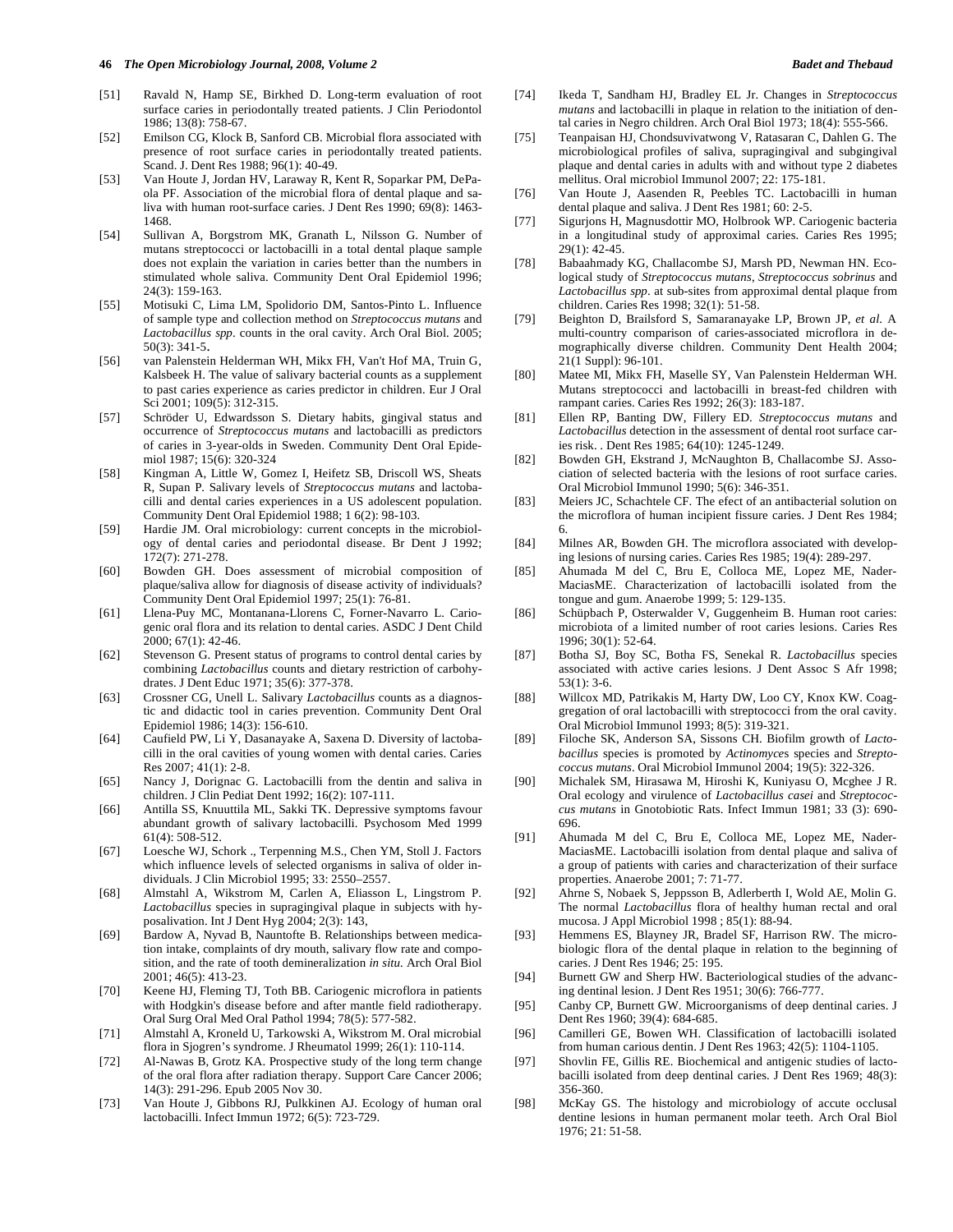- [99] Boyar RM, Bowden GH. The microflora associated with the progression of incipient carious lesions of children living in a waterfluoridated area. Caries Res 1985; 19(4): 298-306.
- [100] de Soet JJ, Weerheijm KL, van Amerongen WE, de Graaff J. A comparison of the microbial flora in carious dentine of clinically detectable and undetectable occlusal lesions. Caries Res 1995; 29(1): 46-49.
- [101] Ayna B, Celenk S, Atakul F, Sezgin B, Ozekinci T Evaluation of clinical and microbiological features of deep carious lesions in primary molars. J Dent Child 2003; 70(1): 15-8
- [102] Bonecker M, Grossman E, Cleaton-Jones PE, Parak R. Clinical, histological and microbiological study of hand-excavated carious dentine in extracted permanent teeth. SADJ 2003; 58(7): 273-278.
- [103] Brown LR, Billings RJ, Kaster AG. Quantitative comparisons of potentially cariogenic microorganisms cultured from non carious and carious root and coronal tooth surfaces. Infect Immun 1986; 51(3): 765-770.
- [104] Beighton D, Lynch E. Comparison of selected microflora of plaque and underlying carious dentine associated with primary root caries lesions. Caries Res 1995; 29(2): 154-158.
- [105] Hahn CL, Falkler WA Jr, Minah GE. Microbiological studies of carious dentine from human teeth with irreversible pulpitis. Arch Oral Biol 1991; 36(2): 147-153.
- [106] van Strijp, AJP, van Steenbergen TJM, ten Cate JM. Bacterial colonization of mineralized and completely demineralized dentine *in situ*. Caries Res 1997; 31: 349-355.
- [107] McGrady JA, Butcher WG, Beighton D, Switalski LM. Specific and charge interactions mediate collagen recognition by oral lactobacilli. J Dent Res 1995; 74(2): 649-657.
- [108] Marchant S, Brailsford SR, Twomey AC, Roberts GJ, Beighton D. The predominant microflora of nursing caries lesions. Caries Res 2001; 35(6): 397-406.
- [109] Ozaki K, Matsuo T, Nakae H, Noiri Y, Yoshiyama M, Ebisu S. A quantitative comparison of selected bacteria in human carious dentine by microscopic counts. Carie Res1994; 28(3): 137-145.
- [110] Martin FE, Nadkarni MA, Jacques NA, Hunter N. Quantitative microbiological study of human carious dentine by culture and real-time PCR: association of anaerobes with histopathological changes in chronic pulpitis. J Clin Microbiol 2002; 40(5): 1698- 1704.
- [111] Byun R, Nadkarni MA, Chhour KL, Martin FE, Jacques NA, Hunter N. Quantitative analysis of diverse *Lactobacillus* species present in advanced dental caries. J Clin Microbiol 2004; 42(7): 3128-3136.
- [112] Munson MA, Banerjee A, Watson TF, Wade WG. Molecular analysis of the microflora associated with dental caries. J Clin Microbiol 2004; 42(7): 3023-3029.
- [113] Chhour KL, Nadkarni MA, Byun R, Martin FE, Jacques NA, Hunter N. Molecular analysis of microbial diversity in advanced caries. J Clin Microbiol 2005; 43(2): 843-849.
- [114] Chavez de Paz LE, Molander A, Dahlen G. Gram-positive rods prevailing in teeth with apical periodontitis undergoing root canal treatment. Int Endod J 2004; 37(9): 579-587.
- [115] Vadillo-Rodriguez V, Busscher HJ, van der Mei HC, de Vries J, Norde W. Role of *Lactobacillus* cell surface hydrophobicity as probed by AFM in adhesion to surfaces at low and high ionic strength. Colloids Surf B Biointerfaces 2005; 41(1): 33-41.
- [116] Colloca ME, Ahumada MC, Lopez ME, Nader-Macias ME.Surface properties of lactobacilli isolated from healthy subjects. Oral Dis 2000; 6(4): 227-233.
- [117] De Vuyst L, Degeest B. Heteropolysaccharides from lactic acid bacteria. FEMS Microbio Rev 1999; 23(2): 153-177.
- [118] Lipinski T, Jones C, Lemercinier X, Korzeniowska-Kowal A, Strus M, Rybka J, Gamian A, Heczko PB. Structural analysis of the *Lactobacillus rhamnosus* strain KL37C exopolysaccharide. Carbohydr Res 2003; 338(7): 605-609.
- [119] Harding LP, Marshall VM, Hernandez Y, *et al*. Structural characterisation of a highly branched exopolysaccharide produced by *Lactobacillus delbrueckii subsp. bulgaricus* NCFB2074. Carbohydr Res 2005; 340(6): 1107-1111.
- [120] Hammond BF. Dextran production by a human oral strain of *Lactobacillus casei:* Arch Oral Biol 1969; 14(8): 879-890.
- [121] Stephan CJ, Hemmens ES. Studies of the changes in pH produced by pure culture of oral microorganisms. J Dent Res 1947; 23: 15- 33.

#### *Lactobacilli and the Oral Cavity The Open Microbiology Journal, 2008, Volume 2* **47**

- [122] Frostell G. Interaction between xylitol and sorbitol in plaque metabolism. Swed Dent J 1984; 8(3): 137-46.
- [123] Borgstrom MK, Sullivan A, Granath L, Nilsson G. On the pHlowering potential of lactobacilli and mutans streptococci from dental plaque related to the prevalence of caries. Community Dent Oral Epidemiol 1997; 25(2): 165-169.
- [124] Badet MC, Richard B, Dorignac G. An *in vitro* study of the pHlowering potential of salivary lactobacilli associated with dental caries. J Appl Microbiol 2001; 90(6): 1015-1018.
- [125] Harper DS, Loesche WJ. Growth and acid tolerance of human dental plaque bacteria. Arch Oral Biol 1984; 29(10): 843-848.
- [126] Fejerskov O. Concepts of dental caries and their consequences for understanding the disease. Community Dent Oral Epidemiol 1997;  $25(1): 5-12.$
- [127] Svensater G, Larsson UB, Greif EC, Cvitkovitch DG, Hamilton IR. Acid tolerance response and survival by oral bacteria. Oral Microbio Immunol 1997; 12(5): 266-273.
- [128] Scheinin A. Dietary sugars and sugar substitutes. Int Dent J 1973; 23(3): 427-431.
- [129] Scheinin A, Makinen KK. Turku sugar studies. An overview. Acta Odontol Scand 1976; 34(6): 405-408.
- [130] Shockley Te, Randles Ci, Dodd Mc. The fermentation of sorbitol by certain acidogenic oral microorganisms. J Dent Res 1956; 35(2): 233-340.
- [131] Edwardsson S, Birkhed D, Mejare B. Acid production from Lycasin, maltitol, sorbitol and xylitol by oral streptococci and lactobacilli. Acta Odontol Scand 1977; 35(5): 257-63.
- [132] Birkhed D, Edwardsson S, Svensson B, Moskovitz F, Frostell G. Acid production from sorbitol in human dental plaque. Arch Oral Biol 1978; 23(11): 971-975.
- [133] Kalfas S, Edwardsson S. Sorbitol-fermenting predominant cultivable flora of human dental plaque in relation to sorbitol adaptation and salivary secretion rate. Oral Microbiol Immunol 1990; 5(1): 33-38.
- [134] Takahashi N, Kalfas S, Yamada T. Effect of acetate on sorbitol fermentation by oral lactobacilli. Oral Microbiol Immunol 1995; 10(6): 349-354.
- [135] Gallagher IH, Fussell SJ. Acidogenic fermentation of pentose alcohols by human dental plaque microorganisms. Arch Oral Biol 1979; 24(9): 673-679.
- [136] London J, Chace NM. Pentitol metabolism in *Lactobacillus casei*. J Bacteriol 1979; 140(3): 949-954.
- [137] Hayes ML, Roberts KR. The breakdown of glucose, xylitol and other sugar alcohols by human dental plaque bacteria. Arch Oral Biol 1978; 23(6): 445-451.
- [138] Topitsoglou V, Birkhed D, Larsson LA, Frostell G. Effect of chewing gums containing xylitol, sorbitol or a mixture of xylitol and sorbitol on plaque formation, pH changes and acid production in human dental plaque. Caries Res 1983; 17(4): 369-378.
- [139] Badet C, Richard B, Castaing-Debat M, de Flaujac PM, Dorignac G, Adaptation of salivary *Lactobacillus* strains to xylitol. Arch Oral Biol 2004; 49(2): 161-4.
- [140] Sookhee S, Chulasiri M, Prachyabrued W. Lactic acid bacteria from healthy oral cavity of Thai volunteers: inhibition of oral pathogens. J Appl Microbiol 2001; 90(2): 172-179.
- [141] Koll-Klais P, Mandar R, Leibur E, Marcotte H, Hammarstrom L, Mikelsaar M. Oral lactobacilli in chronic periodontitis and periodontal health: species composition and antimicrobial activity. Oral Microbiol Immunol 2005; 20(6): 354-61.
- [142] Ishikawa H, Aiba Y, Nakanishi M, Oh-Haashi Y, Koga Y. Suppression of periodontal pathogenic bacteria in the saliva of human by the administration of lactobacillus salivariusII2711. J Jap Soc Periodontol 2003; 45: 105-112.
- [143] Chung J, Ha ES, Park HR, Kim S. Isolation and characterization of *Lactobacillus* species inhibiting the formation of *Streptococcus mutans* biofilm. Oral Microbiol Immunol 2004; 19(3): 214-216.
- [144] Simark-Mattsson C, Emilson CG, Hakansson EG, Jacobsson C, Roos K, Holm S. *Lactobacillus*-mediated interference of mutans streptococci in caries-free *vs* caries-active subjects. Eur J Oral Sci 2007; 115(4): 308-14.
- [145] Meurman JH. Probiotics: do they have a role in oral medicine and dentistry? Eur J Oral Sci 2005; 113: 188-196.
- [146] Busscher HJ, Mulder AF, van der Mei HC. *In vitro* adhesion to enamel and in vivo colonization of tooth surfaces by lactobacilli from a bio-yoghurt. Caries Res 1999; 33(5): 403-404.